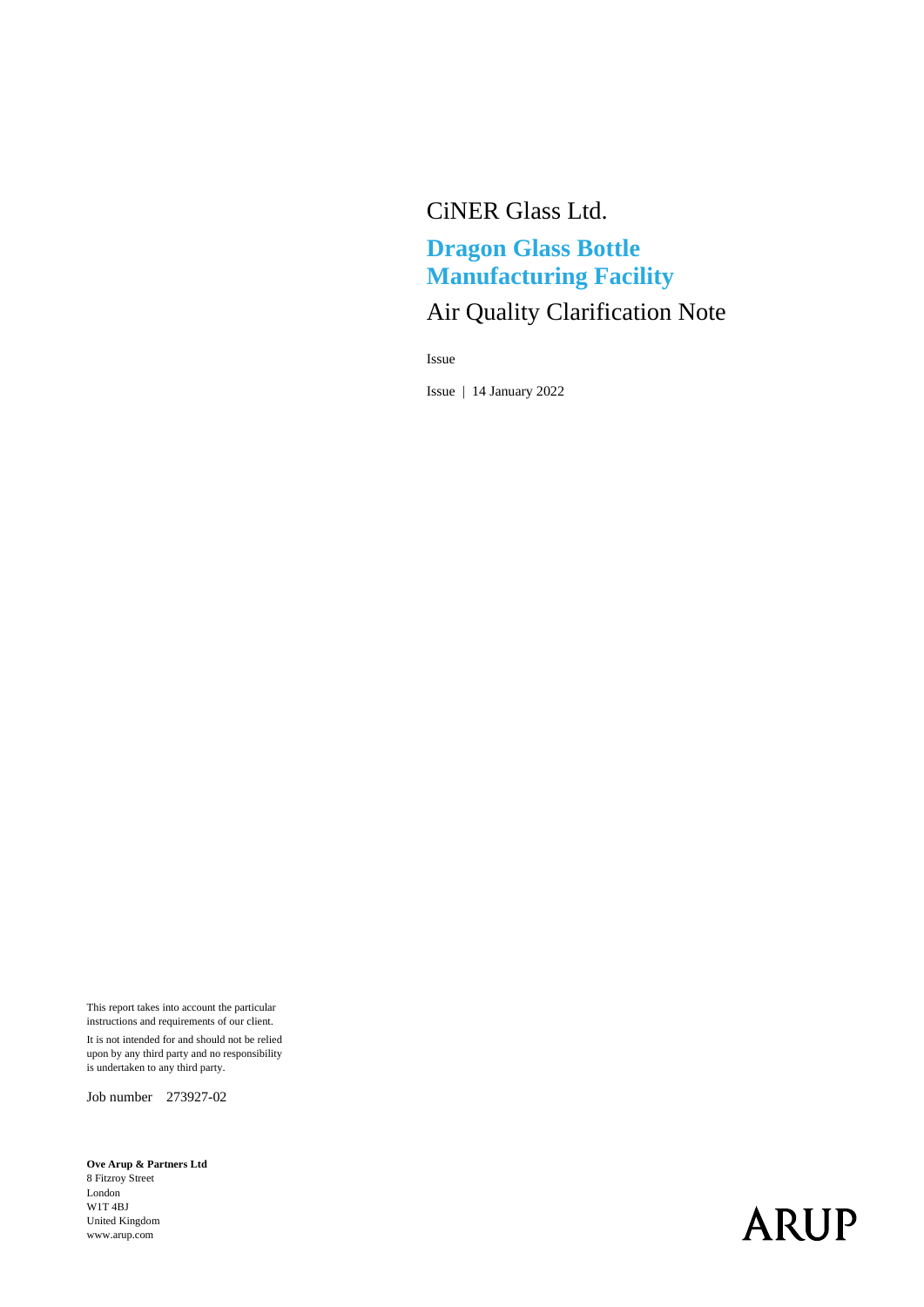### **Document verification**

# **ARUP**

| Job title             |                | Dragon Glass Bottle Manufacturing Facility |                                  |                                                  | <b>Job number</b>     |  |  |
|-----------------------|----------------|--------------------------------------------|----------------------------------|--------------------------------------------------|-----------------------|--|--|
|                       |                |                                            |                                  | 273927-02                                        |                       |  |  |
| <b>Document title</b> |                | Air Quality Clarification Note             |                                  |                                                  | <b>File reference</b> |  |  |
| <b>Document ref</b>   |                | <b>Issue</b>                               |                                  |                                                  |                       |  |  |
| <b>Revision</b>       | <b>Date</b>    | <b>Filename</b>                            | AQ post submission response.docx |                                                  |                       |  |  |
| Draft 1               | 21 Dec<br>2021 | Description                                | First draft                      |                                                  |                       |  |  |
|                       |                |                                            | Prepared by                      | Checked by                                       | Approved by           |  |  |
|                       |                | Name                                       |                                  |                                                  |                       |  |  |
|                       |                | Signature                                  |                                  |                                                  |                       |  |  |
| Issue                 | 14 Jan         | Filename                                   | AQ post submission response.docx |                                                  |                       |  |  |
|                       | 2022           | Description                                |                                  |                                                  |                       |  |  |
|                       |                |                                            | Prepared by                      | Checked by                                       | Approved by           |  |  |
|                       |                | Name                                       | Angie Chan                       | James Bellinger                                  | <b>Matthew Evans</b>  |  |  |
|                       |                | Signature                                  | Augie Chan                       |                                                  |                       |  |  |
|                       |                | Filename                                   |                                  |                                                  |                       |  |  |
|                       |                | Description                                |                                  |                                                  |                       |  |  |
|                       |                |                                            | Prepared by                      | Checked by                                       | Approved by           |  |  |
|                       |                | Name                                       |                                  |                                                  |                       |  |  |
|                       |                | Signature                                  |                                  |                                                  |                       |  |  |
|                       |                | Filename                                   |                                  |                                                  |                       |  |  |
|                       |                | Description                                |                                  |                                                  |                       |  |  |
|                       |                |                                            | Prepared by                      | Checked by                                       | Approved by           |  |  |
|                       |                | Name                                       |                                  |                                                  |                       |  |  |
|                       |                | Signature                                  |                                  |                                                  |                       |  |  |
|                       |                |                                            |                                  | <b>Issue Document verification with document</b> | $\checkmark$          |  |  |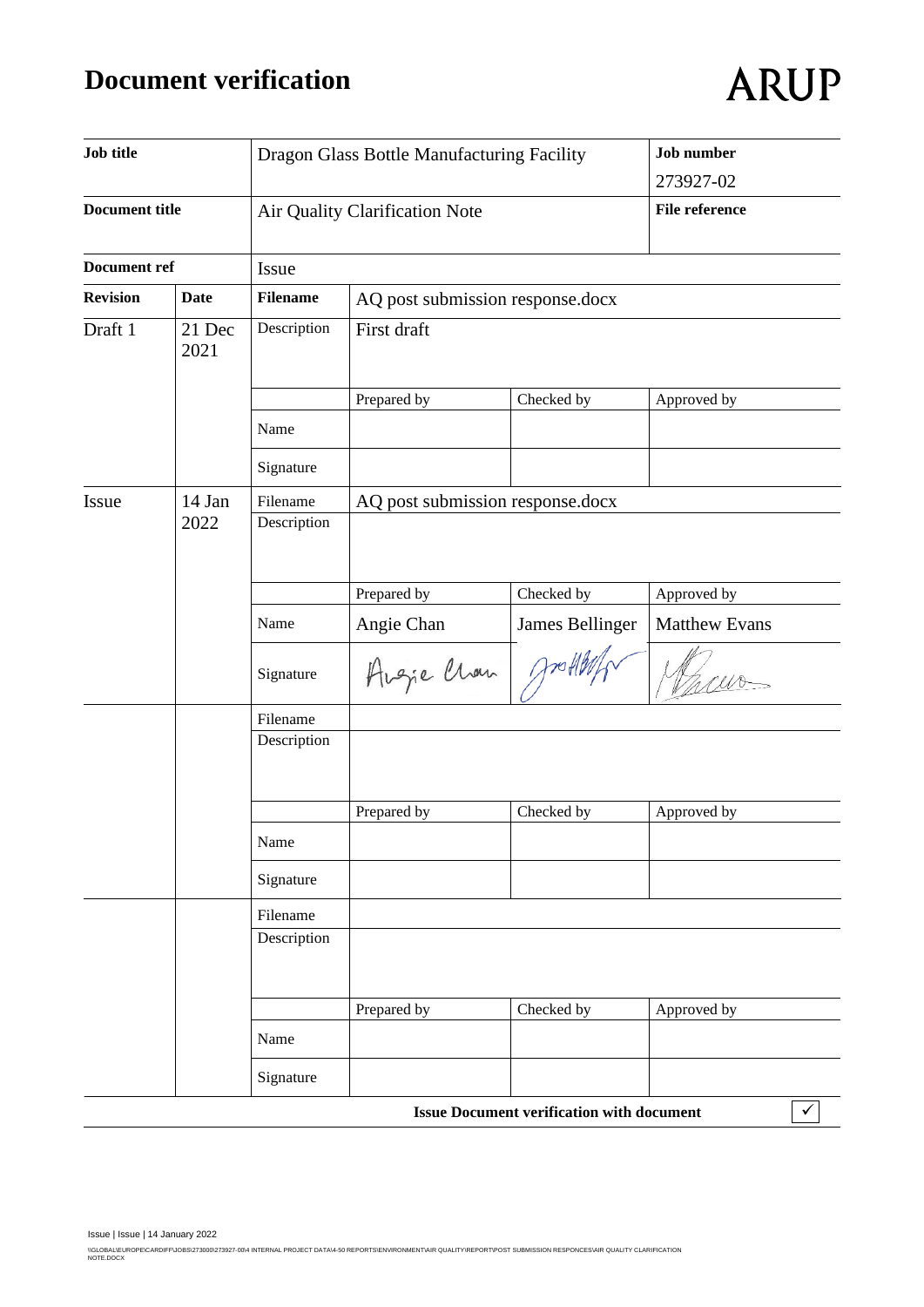### **Contents**

|                |                                     | Page                        |
|----------------|-------------------------------------|-----------------------------|
| 1              | <b>Introduction</b>                 |                             |
| $\overline{2}$ | <b>Stack height assessment</b>      | 2                           |
|                | Method<br>2.1                       | $\mathcal{D}_{\mathcal{L}}$ |
| 3              | Abatement equipment proposed        | 9                           |
| 4              | <b>Emissions calculations</b>       | 9                           |
| 5              | <b>HGV</b> traffic modelling        | 10                          |
| 6              | <b>Response to technical review</b> |                             |

#### **Appendices**

**[Appendix A](#page-19-0)** [TecoGlas equipment information](#page-19-1)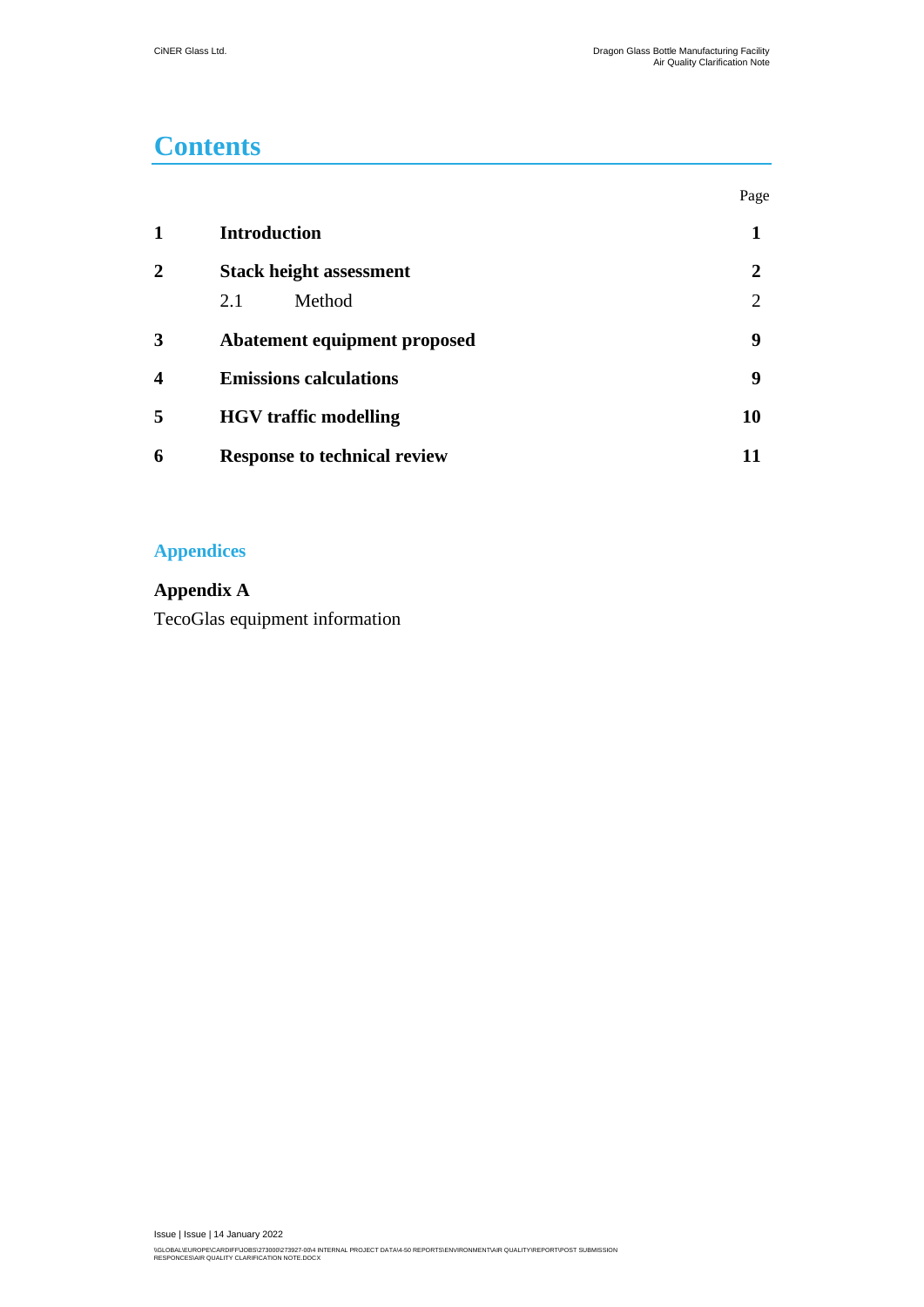### <span id="page-3-0"></span>**1 Introduction**

This report provides a response to questions raised by the local authority following the submission of the air quality assessment for a proposed glass bottle manufacturing facility (the site) in Rassau, Wales (planning ref C/2021/0278).

The questions raised which this document responds to are as follows:

- Provide a stack height report (section [0\)](#page-3-1);
- Provide a report detailing the abatement equipment proposed and how that will achieve the proposed Emission Limit Values (ELVs) (section [3\)](#page-11-2);
- Provide a report detailing how in the absence of emissions monitoring for some pollutants from the Turkey glass plant the emissions from the proposed development were calculated (section [4\)](#page-11-3);
- Provide a description of the HGV traffic emissions modelled and justify the modelled extent (section [5\)](#page-12-1); and
- <span id="page-3-1"></span>• Provide a response to the report review carried out on behalf of Blaenau Gwent County Borough Council (section [6\)](#page-13-1).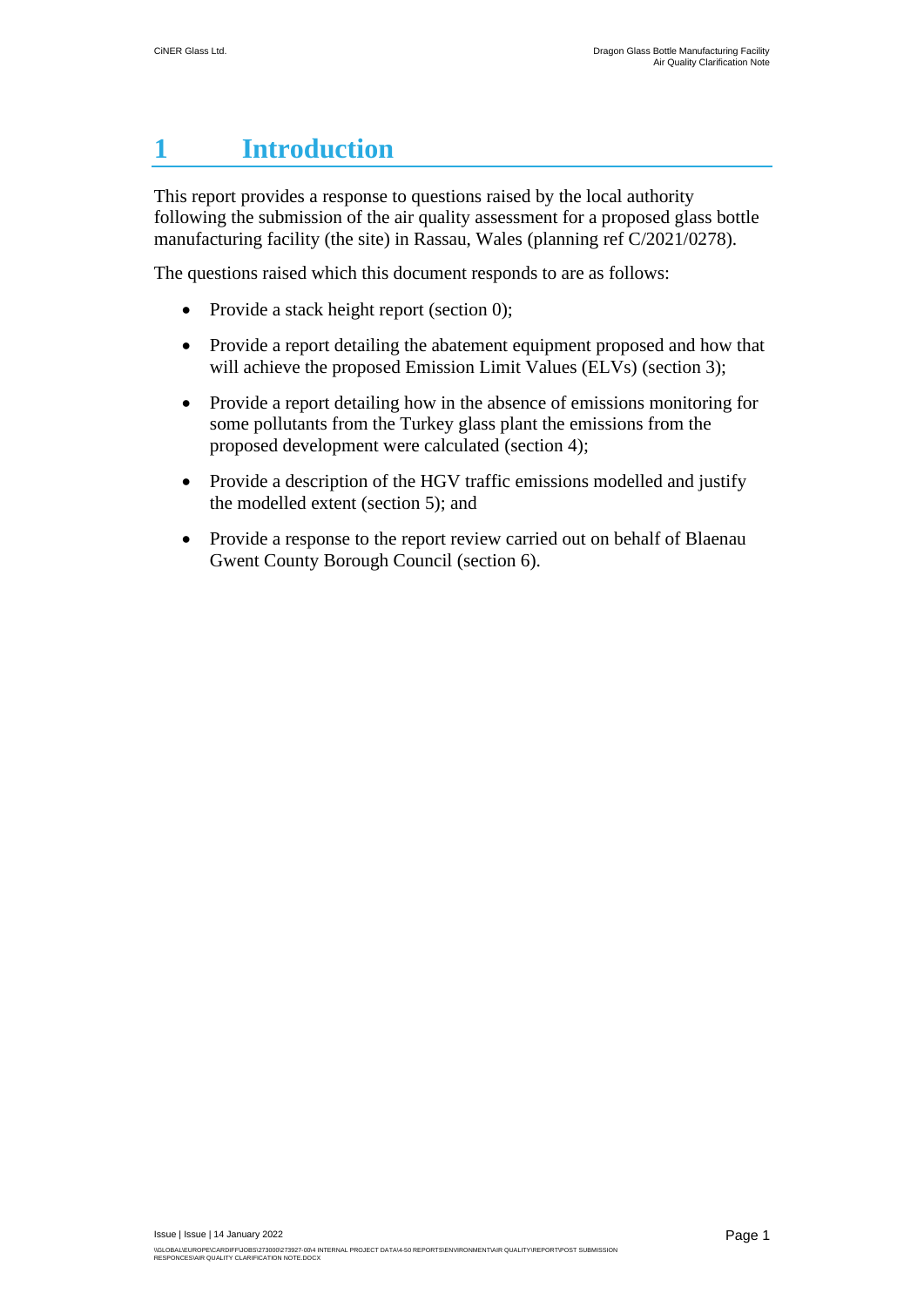### <span id="page-4-0"></span>**2 Stack height assessment**

A stack height assessment was carried out at two phases of the design phase for the proposed development. The first stack height calculations were based on a proposed design which included two furnace lines (one with 500 tonnes of daily output the other with 700 tonnes) (design option 1). The details of this design option were provided in the methodology note sent to Blaenau Gwent County Borough Council (see Environmental Statement Volume II Appendix B1.1 for the full method note). The second set of calculations were provided for the final design submitted for planning with two furnaces both at 500 tonnes (details of the modelled parameters are provided in Environmental Statement Volume II Table B2.11).

#### <span id="page-4-1"></span>**2.1 Method**

#### **2.1.1 Pollutants included in the stack height assessment**

The pollutants included in the assessment were nitrogen dioxide  $(NO<sub>2</sub>)$ , particulate matter ( $PM_{10}$ ) and sulphur dioxide ( $SO_2$ ), they are selected to be part of the stack height assessment as they cover all the averaging periods considered in the assessment:

- Annual mean  $NO<sub>2</sub>$ ;
- 99.79<sup>th</sup> percentile hourly  $NO<sub>2</sub>$ ;
- 90.41<sup>th</sup> percentile 24-hour mean PM<sub>10</sub>; and
- 99.9<sup>th</sup> percentile 15-minute mean  $SO_2$ .

#### **2.1.2 Furnace parameters**

As noted above the furnace parameters changed during the design process and each of the two stack height assessments included the relevant furnace parameters as detailed in the Environmental Statement Volume II.

#### **2.1.3 Dispersion model set up**

The dispersion model set up, confirmed that both sets of stack height assessment were similar and both included proposed buildings, terrain and the wind turbine. 2018 meteorological data for Sennybridge was used.

Full details of the model set up are provided in the Environmental Statement Volume II.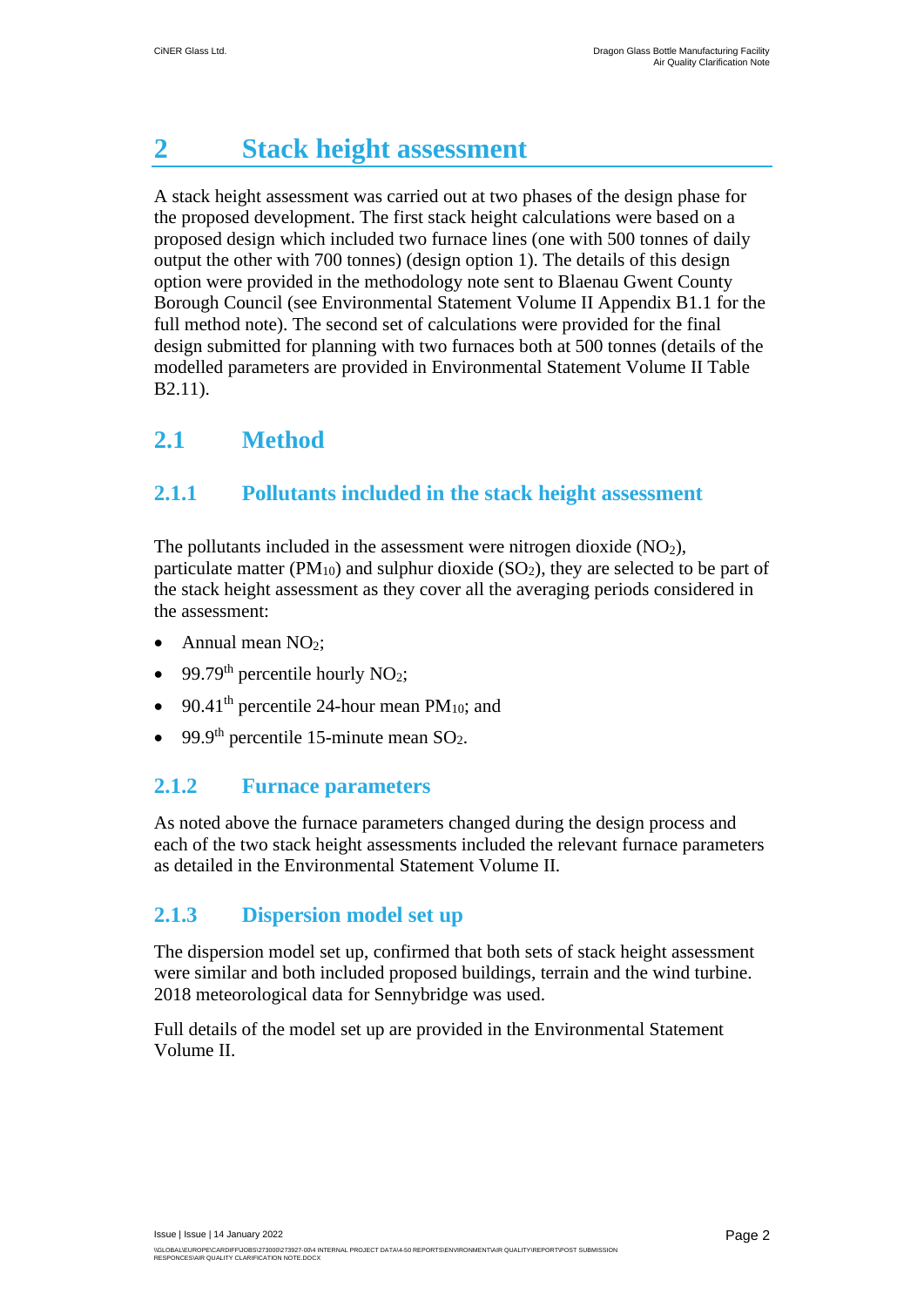#### **2.1.4 Results**

#### **Design option 1**

The results of the stack height assessment are presented in knee plots<sup>1</sup> for the pollutants assessed, where the maximum ground level concentrations are plotted against the modelled stack heights (from 50m to 120m, with a 5m interval).

#### **NOx**

Knee plot for annual mean NOx concentration against modelled stack heights at 50m-120m



 $1$  Knee plot shows a point where the curve visibly bends, this represents the optimum stack heights for the proposed furnaces.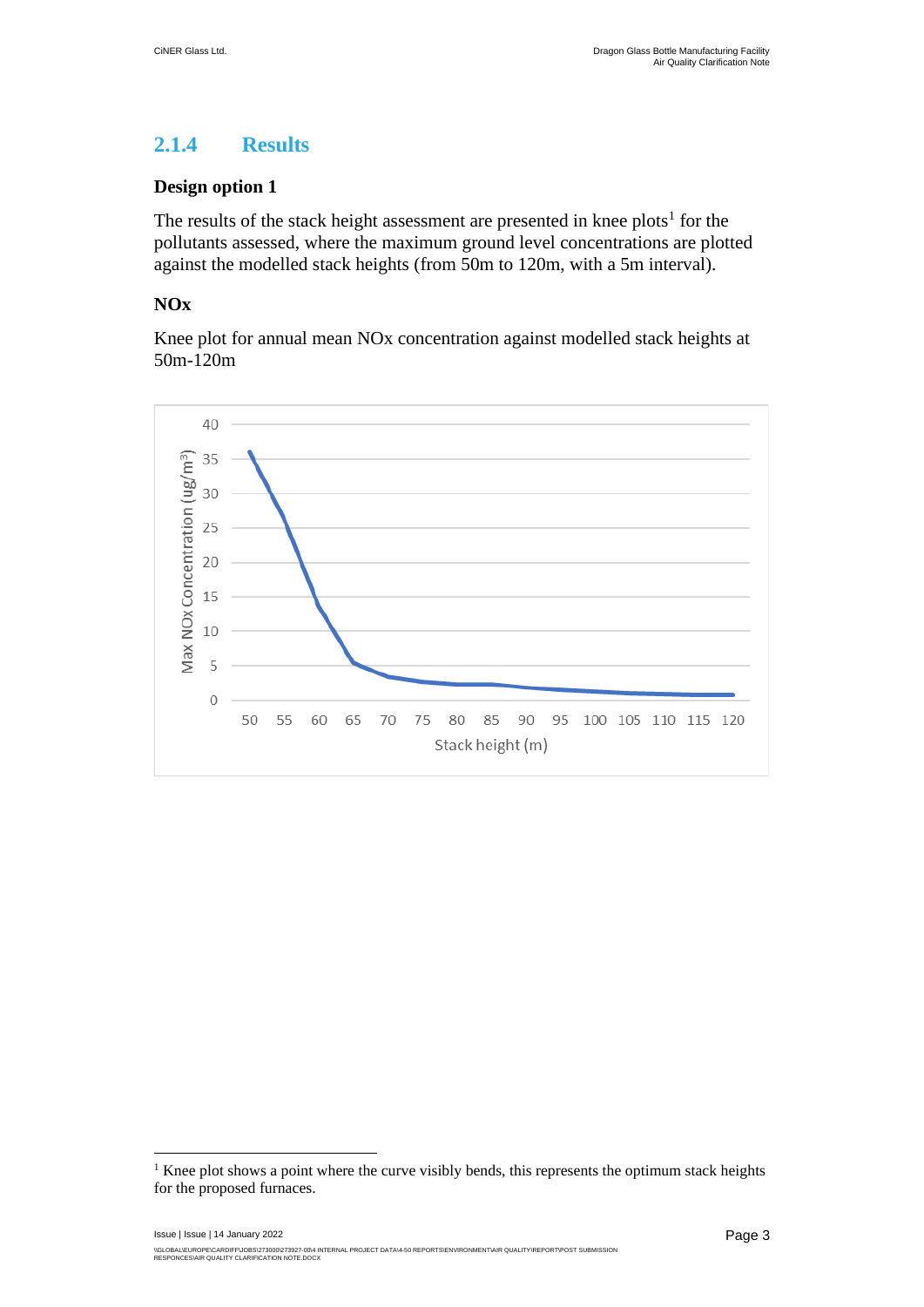



#### **PM<sup>10</sup>**



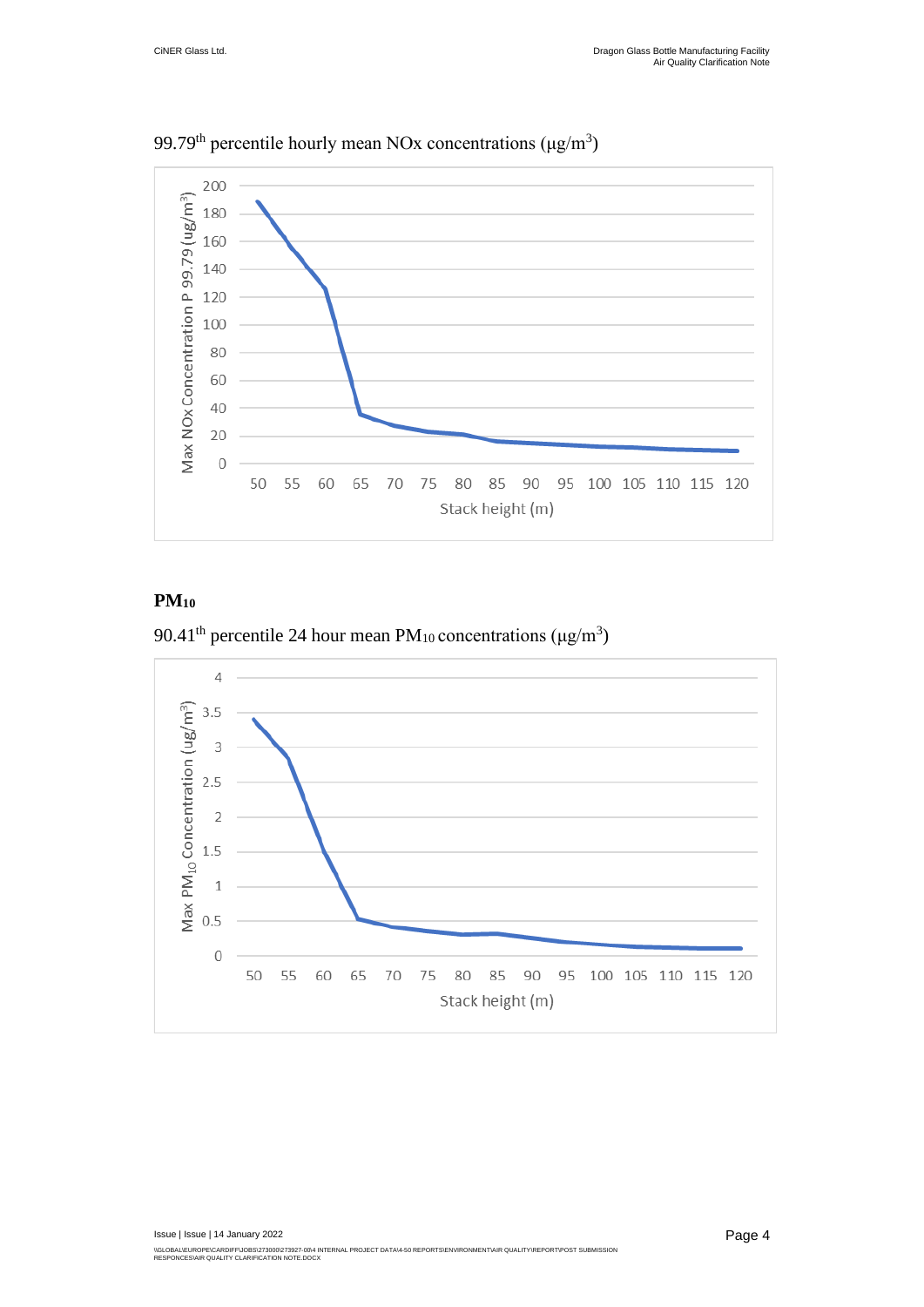#### **SO<sup>2</sup>**



#### 99.9<sup>th</sup> percentile 24 hour mean  $SO_2$  concentrations ( $\mu$ g/m<sup>3</sup>)

#### **Final design**

The results of the stack height assessment are presented in knee plots for the pollutants assessed, where the maximum ground level concentrations are plotted against the modelled stack heights (from 50m to 100m, with a 5m interval). It should be noted the model for the final design was run with emission rates at 1g/s rather than the predicted emission rates based on proposed ELVs. This does not change the knee plots, but does alter the total concentrations on the Y axis.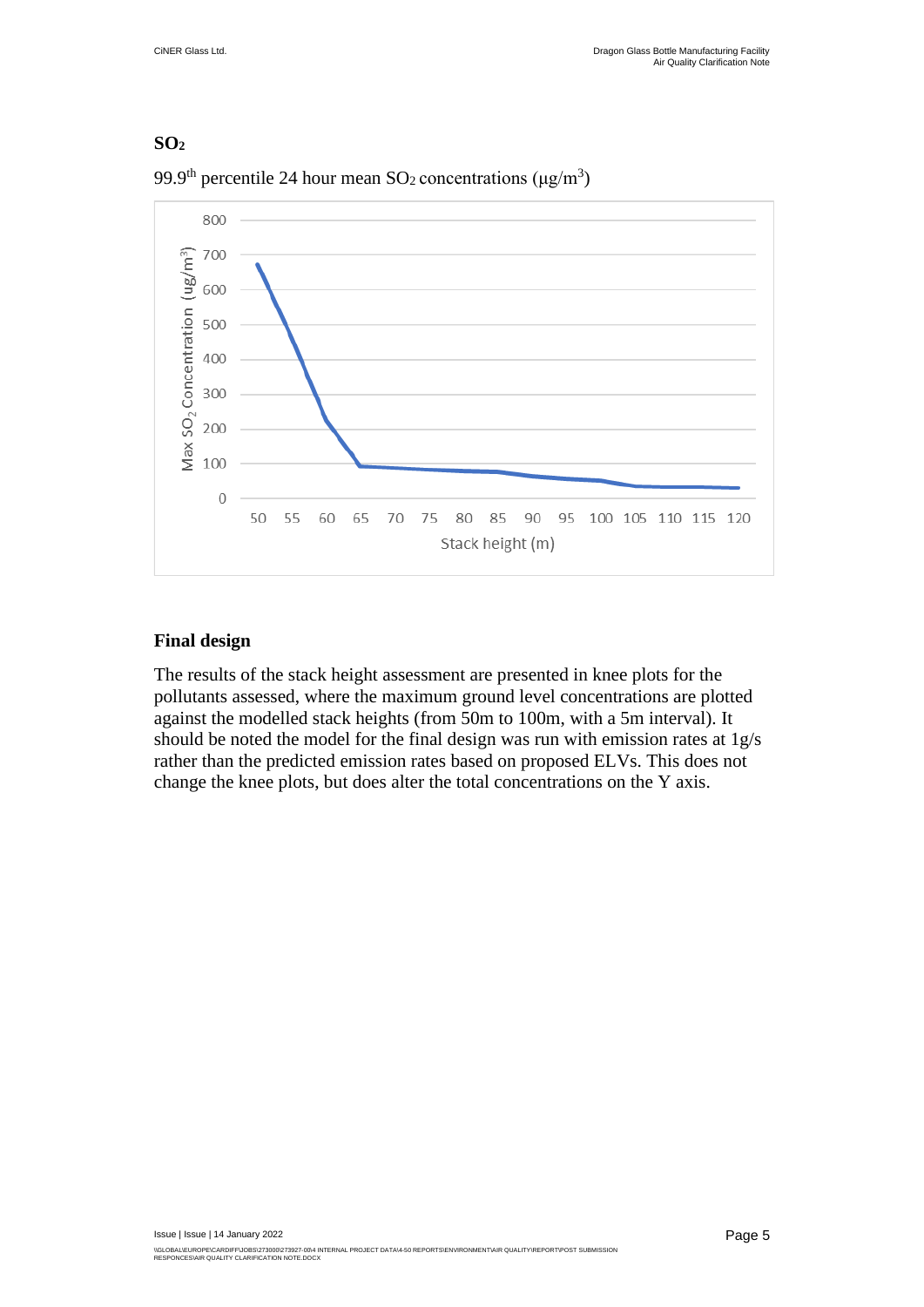#### **NOx**



Knee plot for annual mean NOx concentration against modelled stack heights at 50m-100m.

99.79<sup>th</sup> percentile hourly mean NOx concentrations ( $\mu$ g/m<sup>3</sup>)

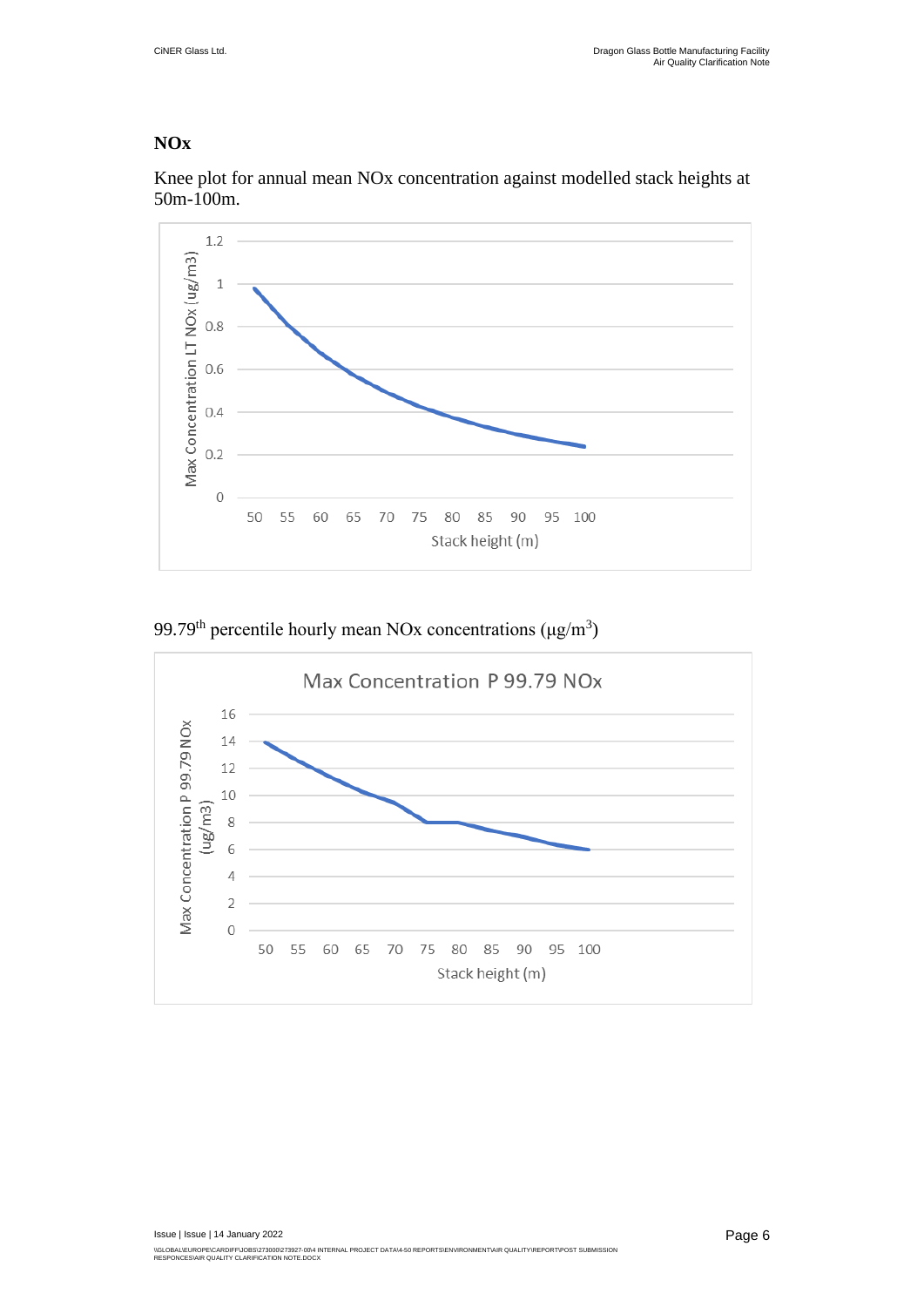#### **PM<sup>10</sup>**





#### **SO<sup>2</sup>**



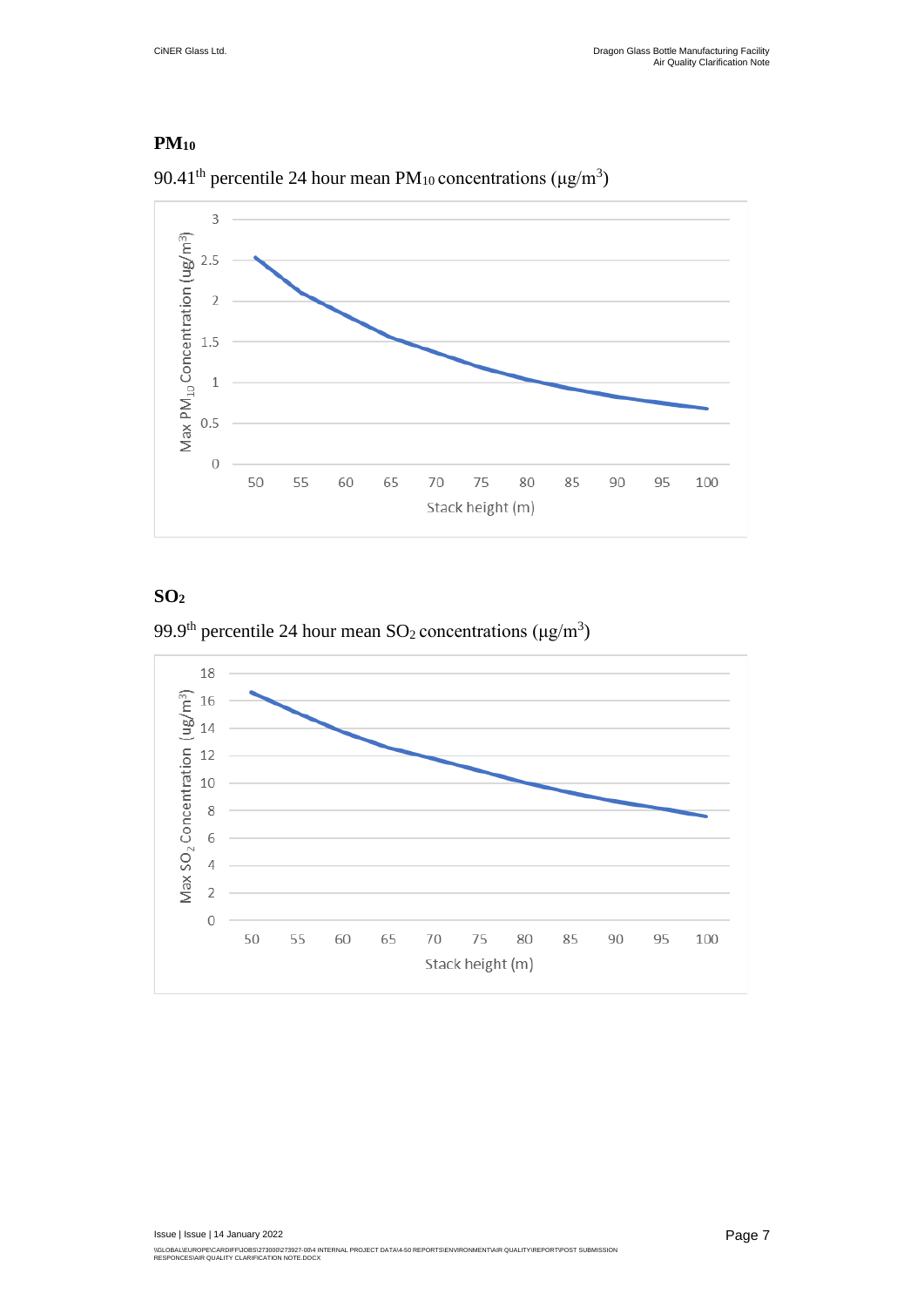#### **Result summary**

For the option 1 design the above knee plots above show predicted maximum concentrations decrease sharply from stack heights 50m to 65m. The predicted concentrations are levelled off at stack heights between 65m and 75m (where the decrease of pollutants are less rapid). As such, the stack height for the proposed facility based on the data available was recommended to be no less than 75m.

When the final design was completed and the exercise to review stack height was repeated it was clear from the results that the proposed height of 75m remained appropriate and it can be seen in the results that whilst the drop off between 50m to 65m is not as marked, beyond 75m there are diminishing returns. In addition with the detailed assessment having been carried out to consider embedded mitigation options the overall conclusion of no significant effects remained valid with the combination of mitigation from stack height plus other mitigation options.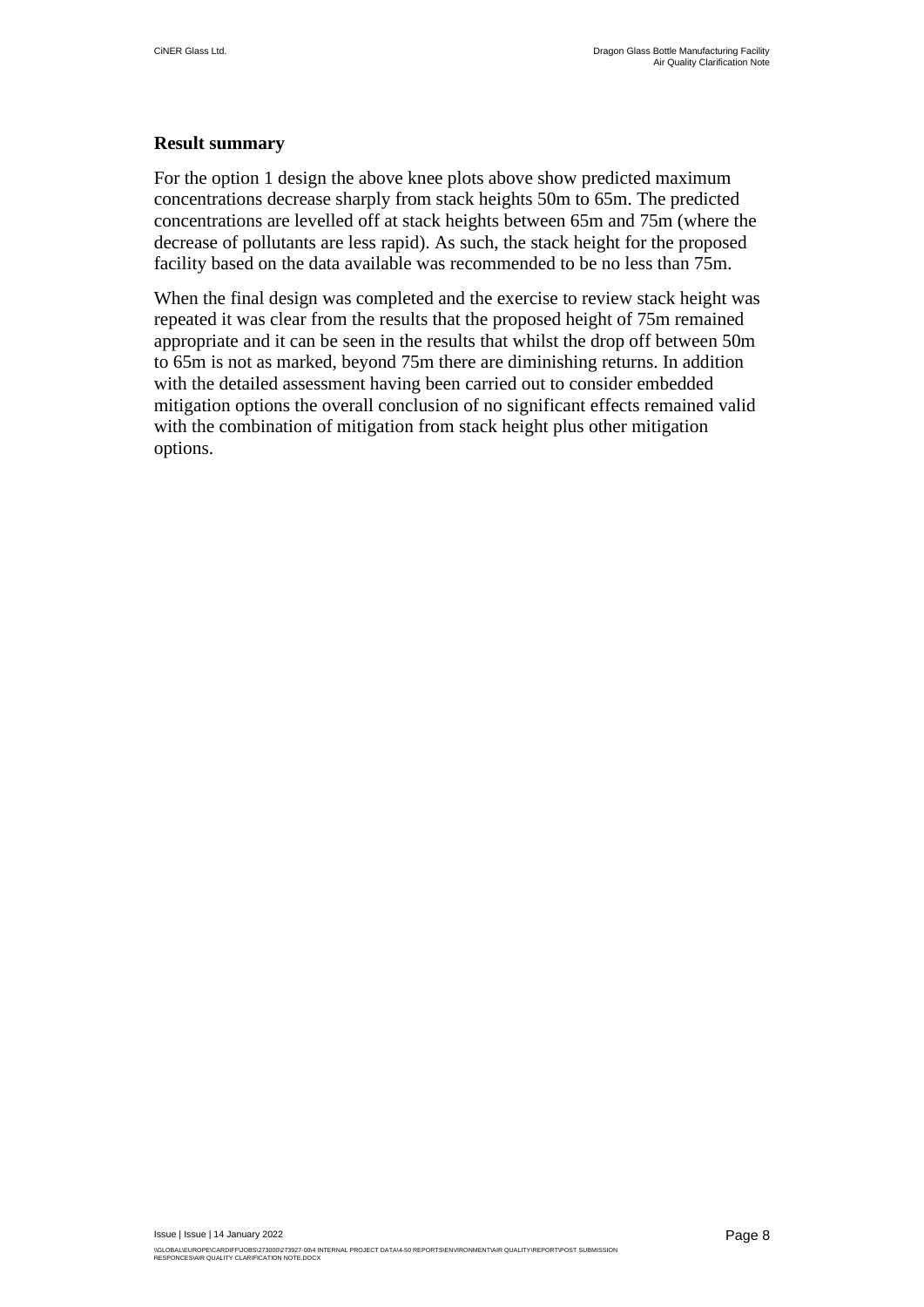### <span id="page-11-4"></span><span id="page-11-2"></span><span id="page-11-0"></span>**3 Abatement equipment proposed**

The furnace supplier TecoGlas has provided details of the abatement plan and equipment process. This is included in [Appendix A.](#page-19-2)

### <span id="page-11-3"></span><span id="page-11-1"></span>**4 Emissions calculations**

As set out in the Environmental Statement Volume I (section 5.2, Table 5.10), the emission limit values (ELVs) for the proposed development have been set to meet relevant BAT guidance and Industrial Emissions Director ELVs. In addition, some ELVs have been assessed as being below BAT in order to provide mitigation to potential impacts which were identified.

The emission rates for each pollutant were calculated by converting the proposed emission parameters such as temperature and volumetric flows to g/s emission rates based on the proposed ELVs. The emission rates for Group 1 and 2 metals are calculated in the same way and supplemented with information from the Ciner glass factory in Turkey to define the percentage breakdown for each metal (as detailed in Environmental Statement Volume II, section B2.4.10). In addition, the approach to the assessment of CrVI is detailed in order to assess impacts from this pollutant.

No further information, other than the percentage breakdown for metals, is required for the assessment as all emission rates have been modelled at proposed ELVs. Stack information for actual emission rates from the factory in Turkey would not be relevant to the proposed development as the level of mitigation is significantly different between the sites. It should also be noted the assessment carried out is conservative as emission rates would be expected to be below the proposed ELVs.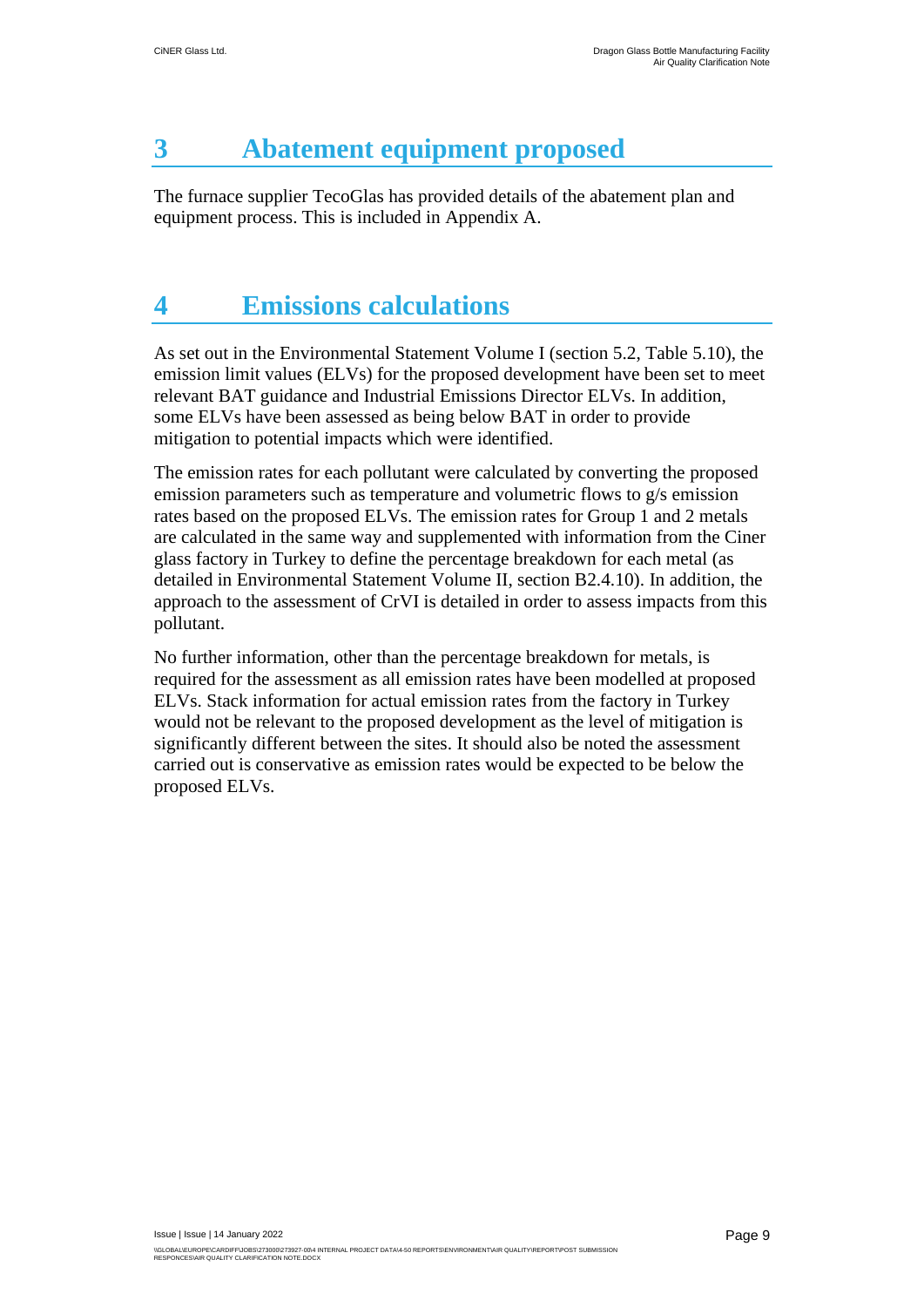## <span id="page-12-1"></span><span id="page-12-0"></span>**5 HGV traffic modelling**

Emissions from HGVs accessing the site during the operational phase have been modelled using dispersion modelling software ADMS, details of the model set up are provided in the ES Volume II, Appendix B2. The extent of the modelled area is show in ES Volume III.

The extent of the modelled area was determined by reviewing the changes to traffic flows and modelling roads close to receptors to allow for a cumulative total impact from the operation of the proposed development to be assessed (roads and on-site emissions).

The transport team note that due to the sites location close to the A465, the likely origin/destination of vehicles and the suitability of the route, all HGVs associated with the site would use this strategic network. There is likely to be some impact along the surrounding network from staff car trips but trip generation and distribution assumptions suggest that the majority would also utilise the A465 and therefore impact elsewhere on the highway network would be negligible. The change in traffic along the A465 is forecast to be around 2% of total AADT (annual average daily traffic).

From an air quality perspective, it is important to note that there are no air quality management areas (AQMAs) along the A465 either west to the M4 or east to the A40. As such the extent of the modelled network is considered to be appropriate and proportionate for this assessment.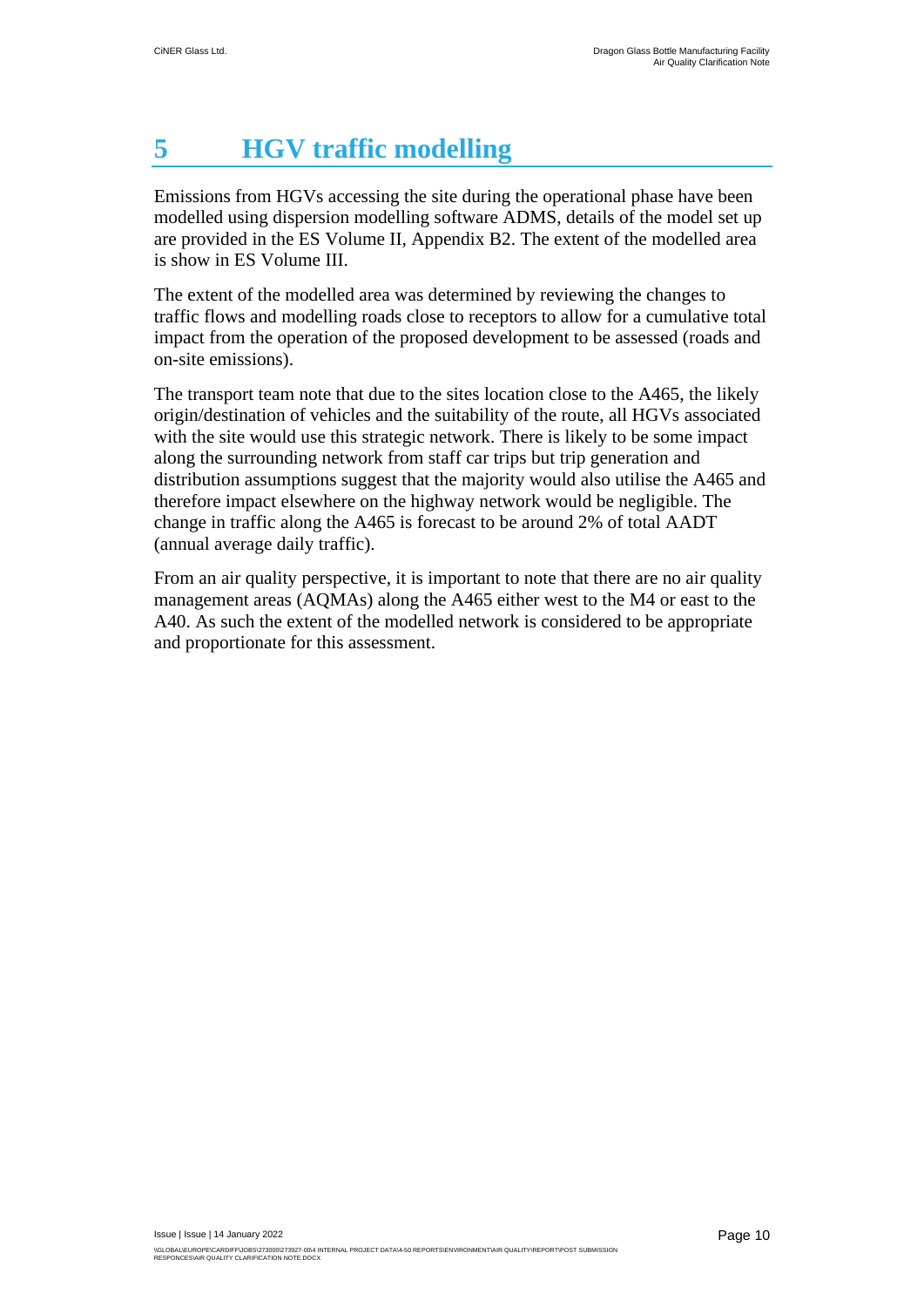### **6 Response to technical review**

The following table provides a response to the technical review carried out by Ricardo. The significance or priority level they provided is shown in brackets (the details of the classification are provided on page 2 of the Ricardo review)<sup>2</sup>. Where there are no comments and the method is agreed those have not been added to the below table as no response is required.

| <b>Aspect of review</b>                                                                                                                                                                               | <b>Ricardo Clarifications and Recommendations</b>                                                                                                                                                                      | <b>Applicant Response</b>                                                                                                                                                                                                                                                                                                                                                                                                                                                                                                                                                                                                                                                                                                                                                                                                     |
|-------------------------------------------------------------------------------------------------------------------------------------------------------------------------------------------------------|------------------------------------------------------------------------------------------------------------------------------------------------------------------------------------------------------------------------|-------------------------------------------------------------------------------------------------------------------------------------------------------------------------------------------------------------------------------------------------------------------------------------------------------------------------------------------------------------------------------------------------------------------------------------------------------------------------------------------------------------------------------------------------------------------------------------------------------------------------------------------------------------------------------------------------------------------------------------------------------------------------------------------------------------------------------|
| Confirming that all pollution sources, pollutants and<br>their relevant air quality standards, guidelines or<br>Environmental Assessment Levels have been<br>identified and appropriately quantified. | It is recommended that an assessment of operational<br>fugitive emissions is provided by the applicant<br>including any mitigation measures that will be applied<br>to ensure that these are minimised (AQ1) (Medium). | Fugitive emissions from any on-site material handing<br>processes would be managed via best practice<br>material handling procedures.<br>The cullet (broken glass) supply is back tipped into<br>pens and transferred via front loading shovels to the<br>cullet building where deposition takes place into a<br>hopper inside the curtilage of the building.<br>The silica sand is delivered to a bunker and then<br>bucket lifted into the silos, all of which is contained<br>inside the silo buildings. The bunkers have a roof<br>over at high level but are open to atmosphere<br>although the bucket transfer to silos is contained<br>within the building.<br>The IAQM Guidance on the assessment of dust from<br>demolition and construction v1.1 contains best<br>practice mitigation measures which are considered |

<span id="page-13-1"></span><span id="page-13-0"></span><sup>2</sup> Ricardo, CINER Glass – Air quality methodology review, Report for Blaenau Gwent County Borough Council (15/12/21)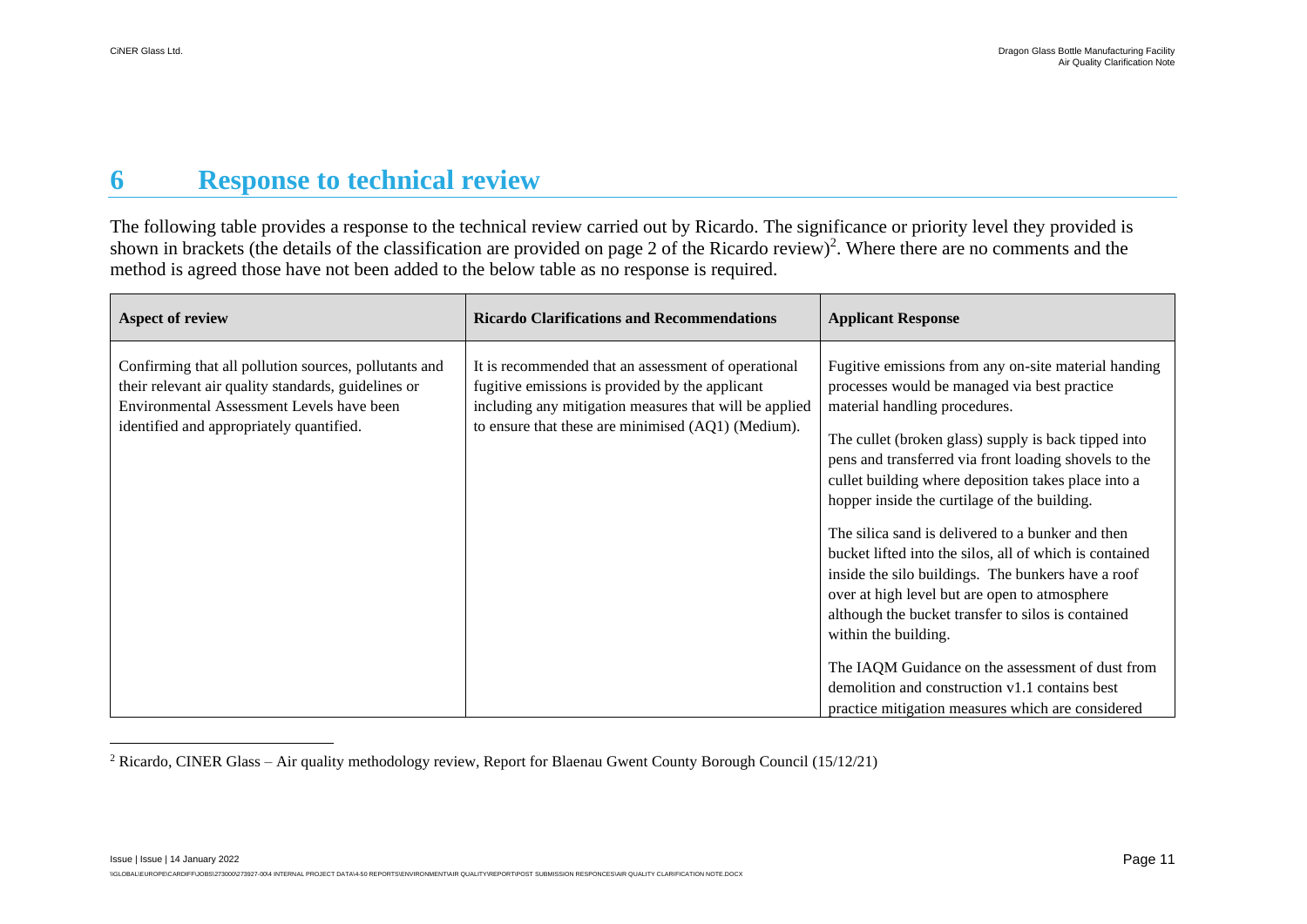|                                                                                                                                                          | suitable for the management of any potential impacts.<br>Appropriate mitigation will be included as part of the<br>Environmental Management System of the plant and<br>therefore be conditioned into the operation of the<br>plant, under the Environmental Permitting (England<br>and Wales) Regulations 2016.<br>In addition to the above management procedures, the<br>distance to the nearest receptors is over 150m,<br>therefore allowing for dispersion of any minimal<br>fugitive emissions to take place. In conclusion, with<br>suitable management procedures in place the risk of<br>significant impacts from fugitive emissions is<br>considered to be not significant. |
|----------------------------------------------------------------------------------------------------------------------------------------------------------|--------------------------------------------------------------------------------------------------------------------------------------------------------------------------------------------------------------------------------------------------------------------------------------------------------------------------------------------------------------------------------------------------------------------------------------------------------------------------------------------------------------------------------------------------------------------------------------------------------------------------------------------------------------------------------------|
| It is recommended that the cumulative assessment be.<br>updated to take account of emissions associated with<br>the two nearby NRW sites (AQ2) (Medium). | The data for the emissions from the two nearby sites<br>regulated by Natural Resources Wales (NRW),<br>Rassau Recycling Facility Enviro Wales Ltd and GD<br>Yuasa Battery Manufacturing UK Ltd were requested<br>from Blaenau Gwent County Borough Council<br>(BGCBC) and NRW. The data for the emissions from<br>these facilities was not available to be provided for<br>this work, as such as it had to be assumed that the<br>emissions from these facilities were included in the                                                                                                                                                                                               |
|                                                                                                                                                          | background emissions. This assumption is considered<br>to be suitable as the facilities are regulated and<br>therefore emissions are controlled to minimise<br>environmental or health risks. It is acknowledged<br>there could be a small variation in the local<br>concentrations of pollutants emitted from the two                                                                                                                                                                                                                                                                                                                                                               |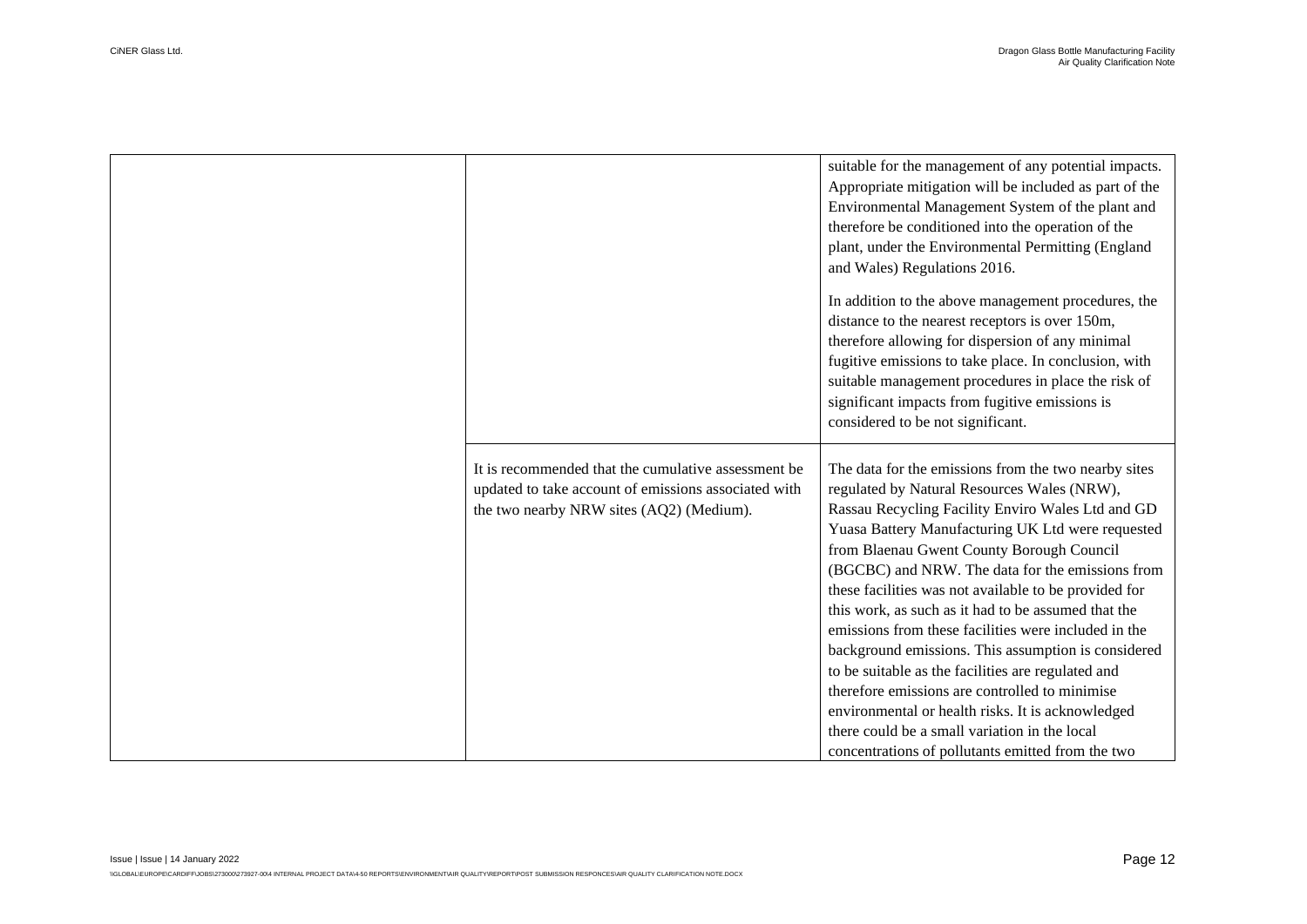|                                                                                                                                                                                                                                                                        | facilities, however with the predicted concentrations<br>for the additional pollutants all being well below the<br>relevant air quality standards there is a negligible risk<br>of an exceedance or new significant effect arising as a<br>result of the proposed development.                                                                                                                                                                                                                                                                                                                                                                                                                                                                                                |
|------------------------------------------------------------------------------------------------------------------------------------------------------------------------------------------------------------------------------------------------------------------------|-------------------------------------------------------------------------------------------------------------------------------------------------------------------------------------------------------------------------------------------------------------------------------------------------------------------------------------------------------------------------------------------------------------------------------------------------------------------------------------------------------------------------------------------------------------------------------------------------------------------------------------------------------------------------------------------------------------------------------------------------------------------------------|
| The applicant should provide a justification of how<br>the lower emissions will be achieved within a BAT<br>report. If a suitable justification cannot be provided<br>the applicant should update the modelling predictions<br>using the worst case ELVs (AQ3) (High). | The technology to provide the emissions stated within<br>ES Volume I Table 5.10 are detailed in this document<br>(section 3). This technology will reduce emissions to<br>the proposed ELVs.                                                                                                                                                                                                                                                                                                                                                                                                                                                                                                                                                                                  |
| The applicant should clarify if abnormal emissions<br>provided are the unabated emissions of the pollutants<br>mentioned and if not update the modelling using the<br>unabated emissions data (AQ4) (Medium).                                                          | The abnormal emissions provided in ES Volume II<br>Table B2.12 are the unabated emissions which would<br>occur in the event of a systems failure or during a<br>power outage (which would affect the furnace and<br>would be managed with the backup supply thus<br>limiting any effect to a very short time).<br>The values modelled are conservative as the catalytic<br>candle filter (CCF) unit, unlike a regulator<br>electrostatic precipitator, never needs to come offline<br>as all maintenance can be carried out with the system<br>in operation. In the event of any failure the raw<br>emissions of NO <sub>x</sub> could be limited by primary means<br>(ie; close attention to combustion conditions/batch<br>mix). HF and HCl would remain within BAT limits. |
|                                                                                                                                                                                                                                                                        |                                                                                                                                                                                                                                                                                                                                                                                                                                                                                                                                                                                                                                                                                                                                                                               |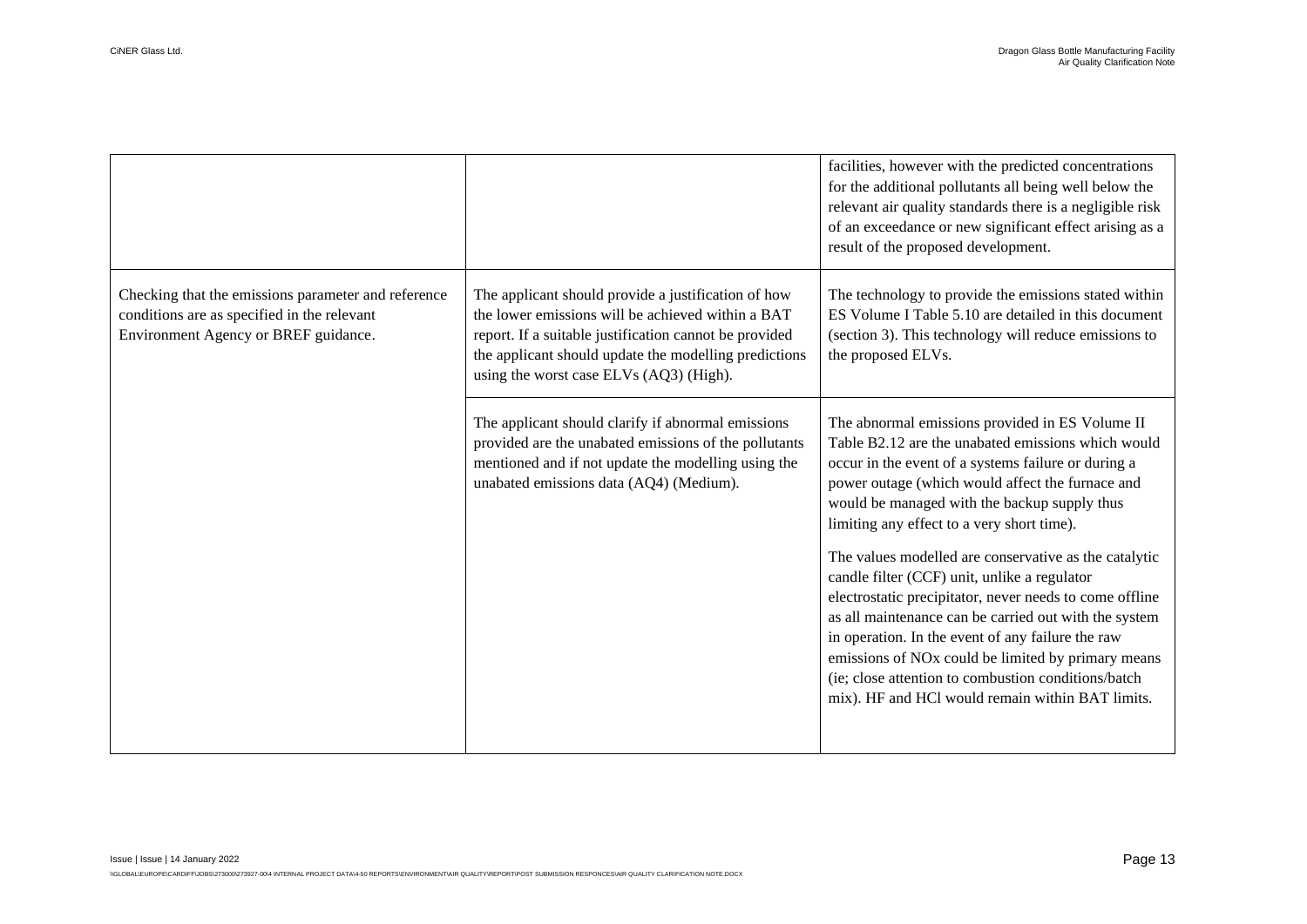| The applicant should provide the unabated emissions<br>for the missing pollutants (HCl, HF, SO <sub>2</sub> ) and<br>undertake detailed modelling of their impacts for the<br>relevant short term and long-term objectives so as to<br>assess the potential impact of abnormal operations<br>(AQ5) (Medium). | Due to the very low risk of unabated emissions<br>occurring, as set out above, it is not proposed to<br>undertake detailed modelling for SO <sub>2</sub> and as noted HF<br>and HCl would remain within the BAT limits.<br>Due to the technology options proposed the risk is<br>considered to be not significant.<br>Normalised flowrate: $11.5 \text{ Nm}^3/\text{s}$<br>Actual flowrate: $18.2 \text{ m}^3\text{/s}$<br>Normalised conditions are presented below: |                                                                                                                                                                                                                                                                                                                                                              |
|--------------------------------------------------------------------------------------------------------------------------------------------------------------------------------------------------------------------------------------------------------------------------------------------------------------|-----------------------------------------------------------------------------------------------------------------------------------------------------------------------------------------------------------------------------------------------------------------------------------------------------------------------------------------------------------------------------------------------------------------------------------------------------------------------|--------------------------------------------------------------------------------------------------------------------------------------------------------------------------------------------------------------------------------------------------------------------------------------------------------------------------------------------------------------|
| The applicant should clarify the actual and normalised<br>flow rates and their corresponding reference<br>conditions used to estimate the mass emissions (AQ6)<br>$(Low)$ .                                                                                                                                  |                                                                                                                                                                                                                                                                                                                                                                                                                                                                       |                                                                                                                                                                                                                                                                                                                                                              |
|                                                                                                                                                                                                                                                                                                              | Parameter<br>CO <sub>2</sub><br>H2O<br>N<br>O <sub>2</sub><br>Temperature<br>differed excessively to the actual conditions, so<br>actual conditions.                                                                                                                                                                                                                                                                                                                  | Normalised condition<br>10%<br>12%<br>20%<br>8%<br>$0^{\circ}C$<br>For actual conditions, Tecoglas advised normalised<br>flowrate can be corrected to actual numbers by using<br>the exit temperature at 160°C. It has also been advised<br>the normalised conditions of $O_2$ and $H_2O$ won't be<br>normalised conditions for $H_2O$ and $O_2$ are used in |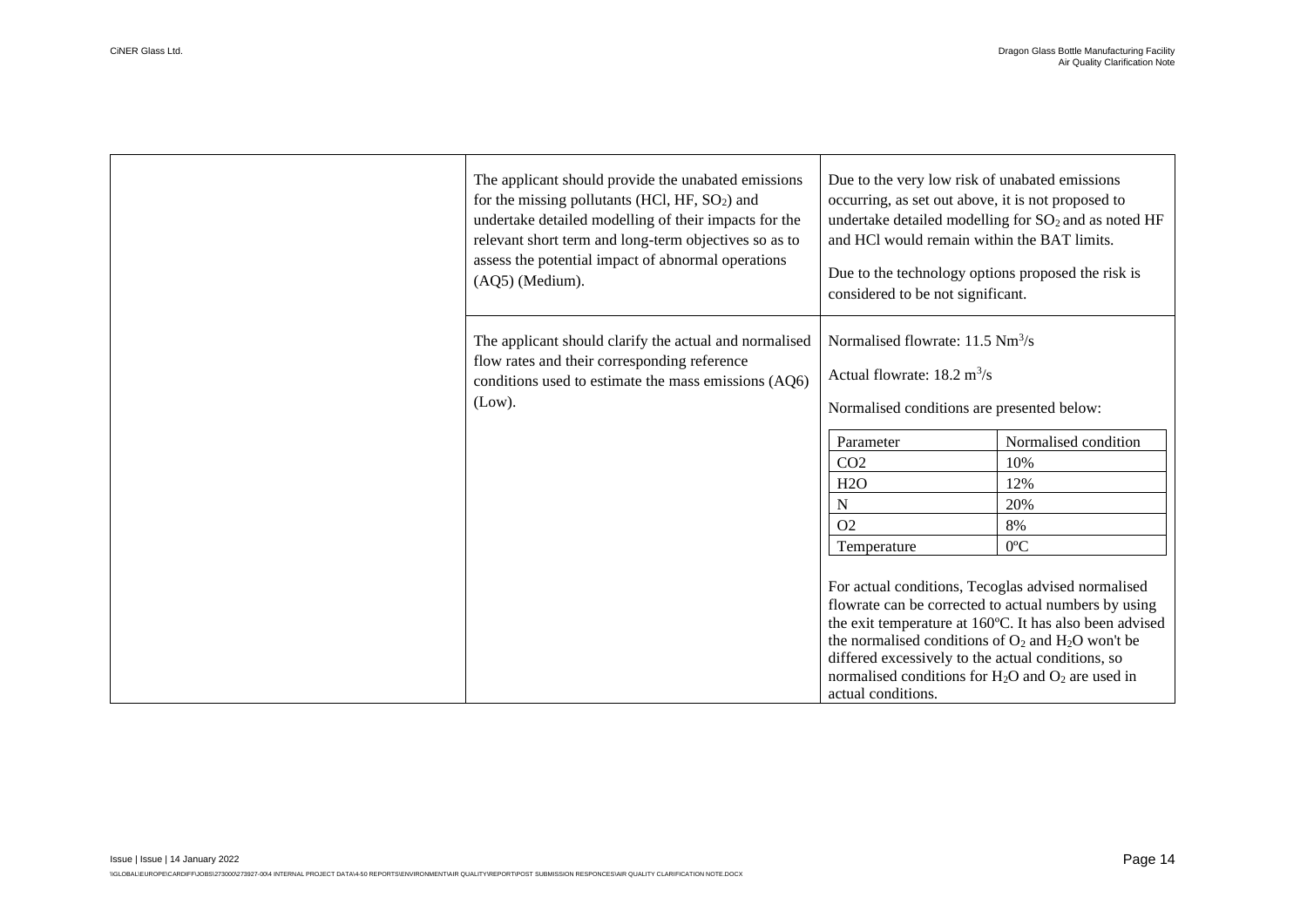| The applicant should clarify if the stacks have been<br>modelled separately or combined. The emission<br>parameters used for each stack (or the combined<br>stack) should be provided. (AQ7) (Low). | The stacks have been modelled separately, the<br>emission parameters for each modelled stack are<br>shown in ES Volume II Table B2.11. |
|-----------------------------------------------------------------------------------------------------------------------------------------------------------------------------------------------------|----------------------------------------------------------------------------------------------------------------------------------------|
|                                                                                                                                                                                                     |                                                                                                                                        |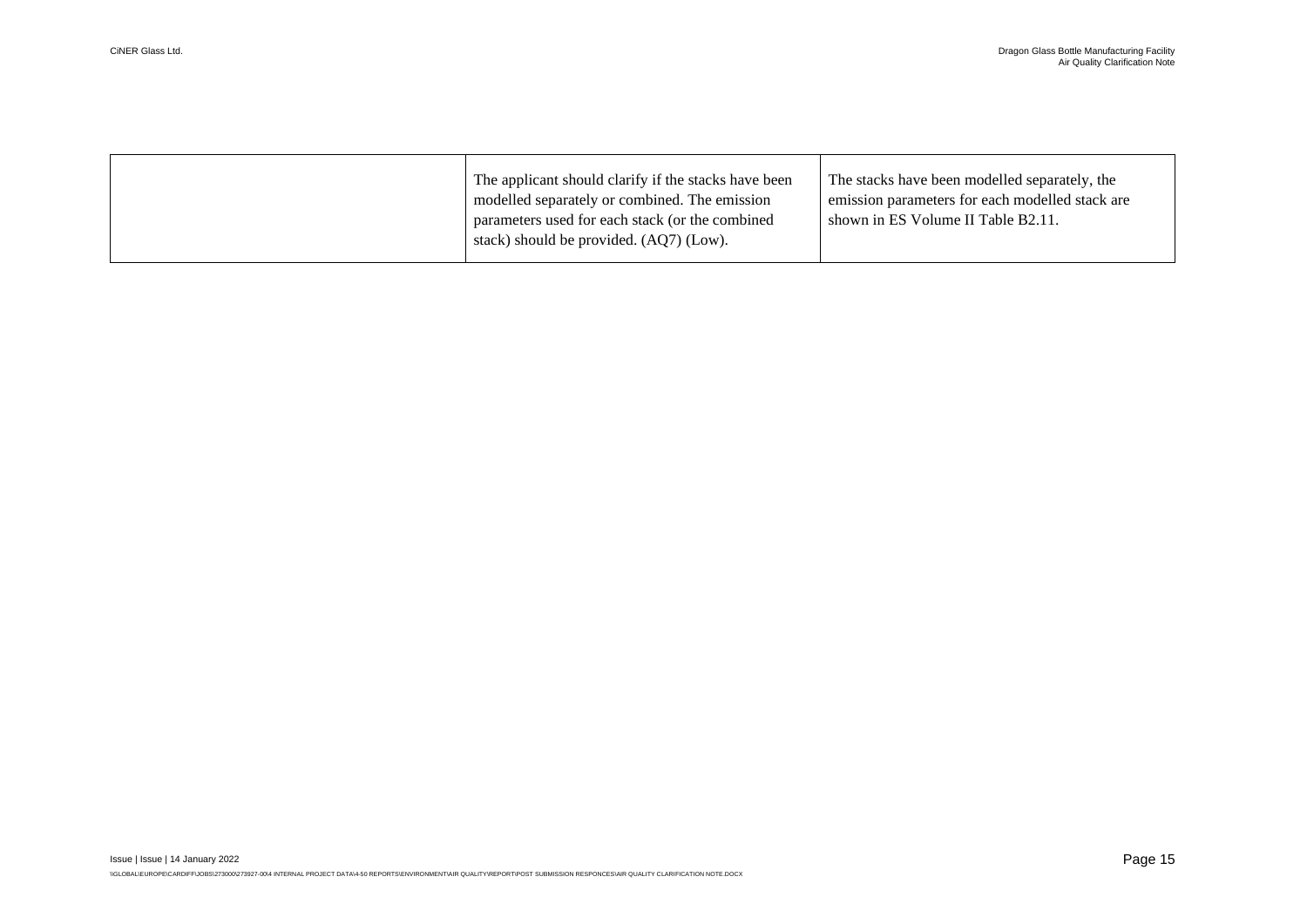Cine Glass Bottle Manu و Dragon Glass Bottle Manu<br>Air Quality جمع المستقل بين المستقل بين المستقل بين المستقل بين المستقل بين المستقل بين المستقل بين المستقل بي

.<br>DIFFJOBS\273000\273927-00\4 INTERNAL PROJECT DATA\4-50 REPORTS\ENVIRONMENT\AIR QUALITY\REPORT\POST SUBMISSION RESPONCES\AIR QUALITY CLARIFICATION NOTE.DOCX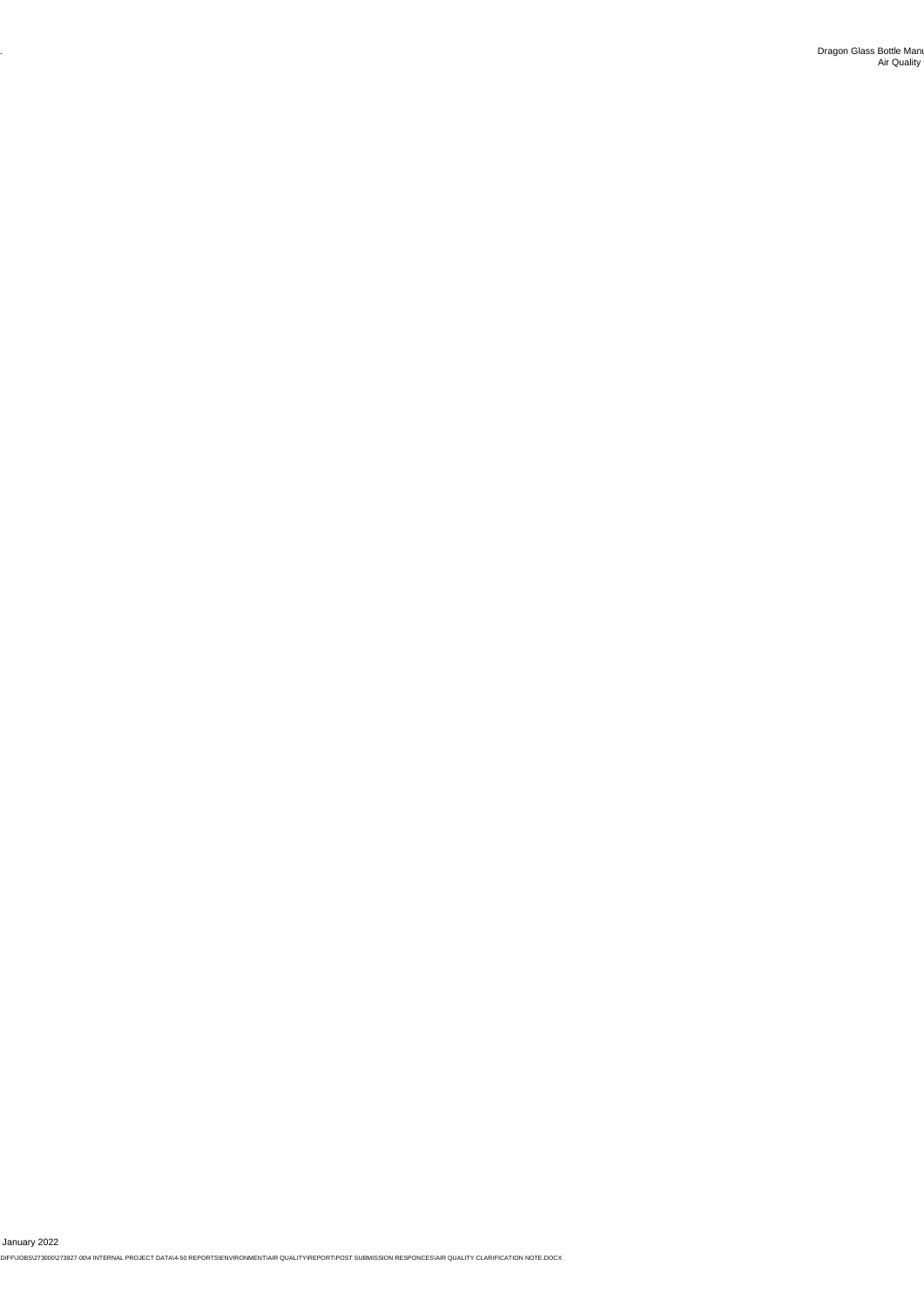## <span id="page-19-2"></span><span id="page-19-0"></span>**Appendix A**

<span id="page-19-1"></span>TecoGlas equipment information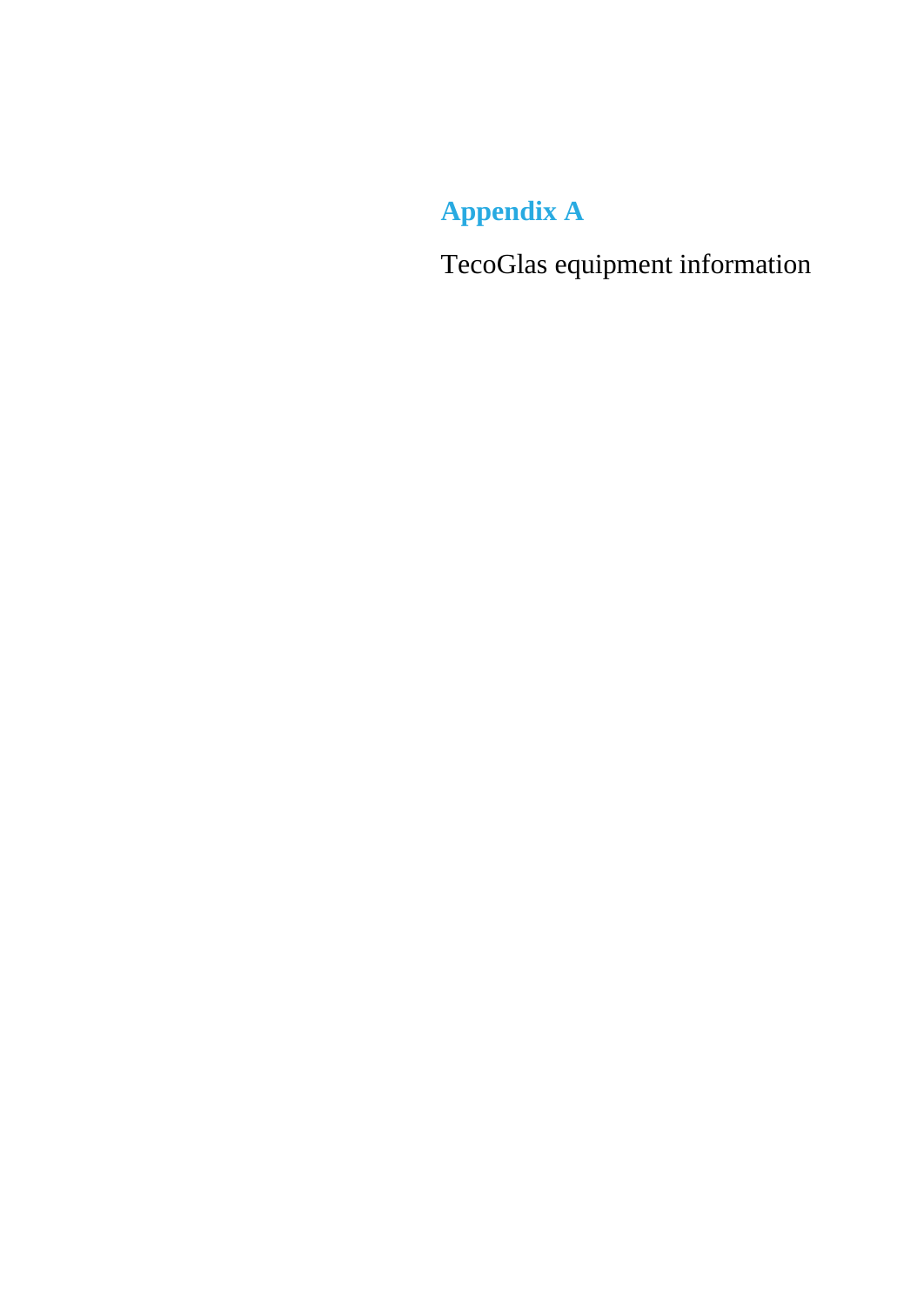### **A1 Description of Proposed Abatement Plant and Process**

The unit proposed is a catalytic candle filter (CCF).

The cleaning of the flue gases is essentially a four-step process:

- 1. Flue gas cooling;
- 2. Reduction of acidic gases by alkali injection;
- 3. Removal of dust and reaction products; and
- 4. Reduction of nitrogen oxides by ammonia water injection.

The flue gases coming from the furnace must be cooled before entering the CCF. The cooling to an CCF inlet temperature of 370  $\degree$ C is achieved by water evaporation. A dilution air damper is foreseen for a malfunction of the watercooling system.

For acid gas neutralisation the reagent calcium hydroxide is injected by air into the hot flue gas in the raw gas duct upstream of the CCF. A cake of dust and lime forms on the candles surface through which the raw gases are pressed. That leads to a high hit rate between the relevant impurities and the lime which enables the equipment to achieve a SOx reduction of up to 85%.

The solid dust particles i.e., the dust from the furnace and the reaction products present in the waste gases are subsequently removed in the CCF.

The cleaned flue gas is conveyed via a duct by a frequency-controlled fan and released into the atmosphere through the stack.

The dust on the candles surface is removed by cleaning them at regular intervals and collected in the bottom. A screw conveyor system discharges the dust via a pneumatic conveyor to a dust silo.

For the reduction of the nitrogen oxides the reagent ammonia water is injected by a two-component nozzle with air into the hot flue gas in the raw gas duct upstream of the CCF. The reaction is affected by the catalytic candles. The NOx reduction achieved will be up to 90%.

#### **A1.1.1 Flue Gas Cooling**

The flue gas of the furnace is cooled down in the cooler by injection of water to the permitted temperature. Via back flow nozzles the water is injected into the cooler, atomized via the nozzles and there it evaporates. The water quantity is controlled in dependency to the temperature at the cooler outlet.

An air-cooling damper is placed in front of the cooler in case there is a malfunction of the water cooling.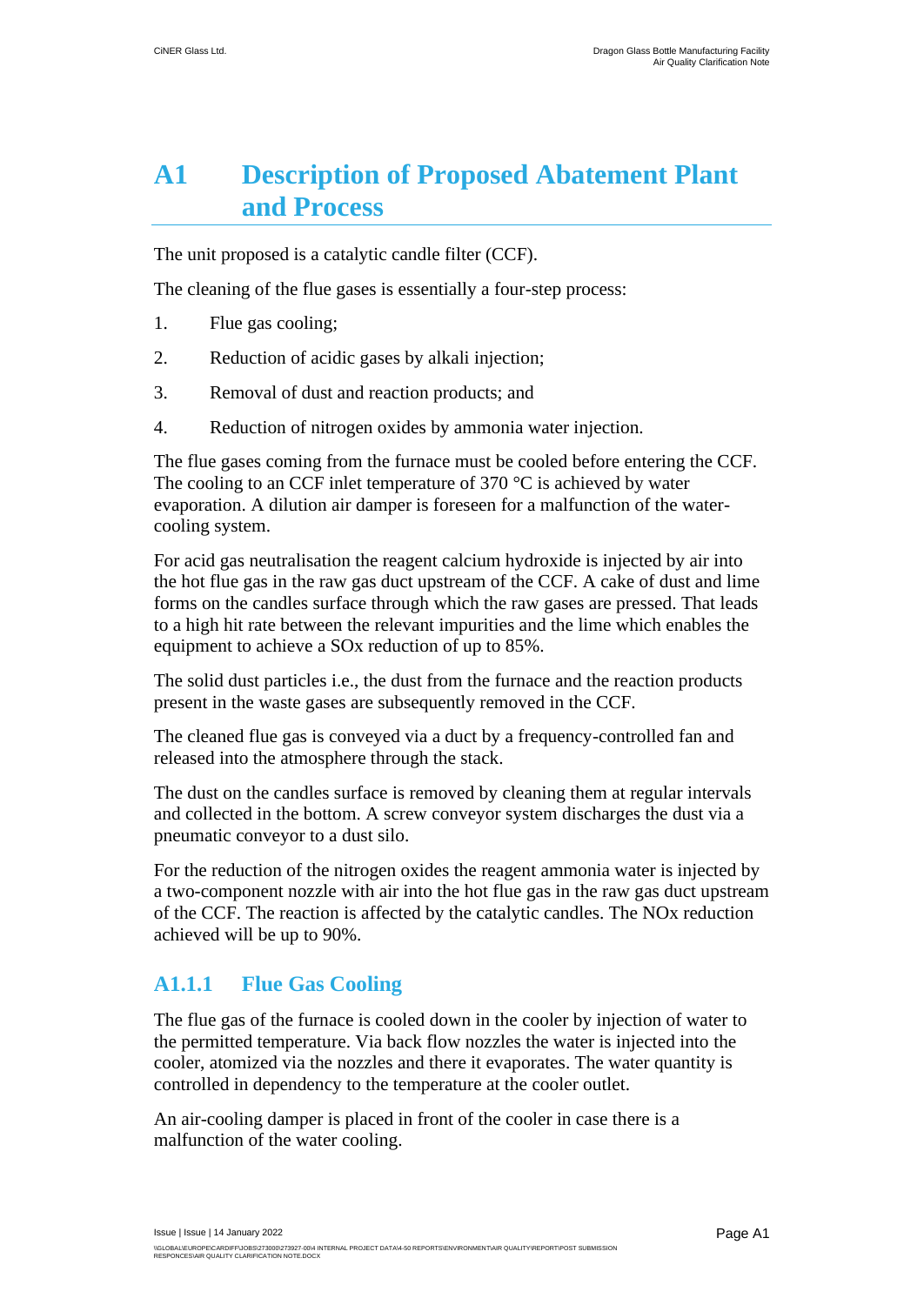#### **A1.1.2 Dry Absorption**

The neutralisation of the gaseous acidic components SO2, SO3, HCl and HF into solid particulates is achieved by reaction with dry Ca(OH)2 powder blown into the flue gas duct from a dosing system.

The lime is stored in a pneumatically filled silo. This storage silo is equipped with all the necessary systems for filling and discharging. A suitable sized filter on the top of the silo cleans the discharged air during the filling operation. The silo is sized to take a full truck load, even when there is still plenty of powder left.

A speed-controlled screw conveyor and a weighing device permit an alkali flow. The alkali is conveyed by a centrifugal fan through a flexible rubber hose.

To protect it from the weather the dosing system is located underneath the silo.

The alkali reacts with the flue gas components SO2/SO3, HCl and HF according to the following equations and forms dry reaction products:

| SO <sub>2</sub> | $+$ | Ca(OH)2 | $\rightarrow$ | $CaSO3+$  | H2O                |
|-----------------|-----|---------|---------------|-----------|--------------------|
| SO <sub>3</sub> |     | Ca(OH)2 | $\rightarrow$ | $CaSO4+$  | H2O                |
| 2 HCl           | $+$ | Ca(OH)2 | $\rightarrow$ | $CaCl2 +$ | 2 H <sub>2</sub> O |
| 2 HF            |     | Ca(OH)2 | $\rightarrow$ | $CaF2 +$  | 2 H2O              |

These reactions start immediately after the powder comes into contact with the hot flue gases. A cake of dust and lime forms on the candles surface through which the raw gases are pressed. That leads to a high hit rate between the relevant impurities and the lime.

For the calculation of the alkali consumption it is assumed that the trademark "Sorbacal A" is used as dry hydrated lime.

#### **A1.1.3 Dust Collection**

The particulates contained in the flue gases are collected in the CCF.

Dust collection using a CCF involves three process steps:

- the particle entering the filter will lie down on the candles surface;
- removal of the dust from the candles surface with an air blast cleaning; and
- removal of the dust from the dust collecting hoppers via screw conveyors.

The CCF generally consists of several isolated units, the so-called modules, through which the flue gases pass vertical from the bottom to the top. The CCF consists of four modules through which the exhaust gas flows in parallel. Each module has an inlet and outlet damper and can be separated. A limiting quantity of filters per module house allows for the possibility of taking a single module offline for inspection/maintenance while continuing to operate with the other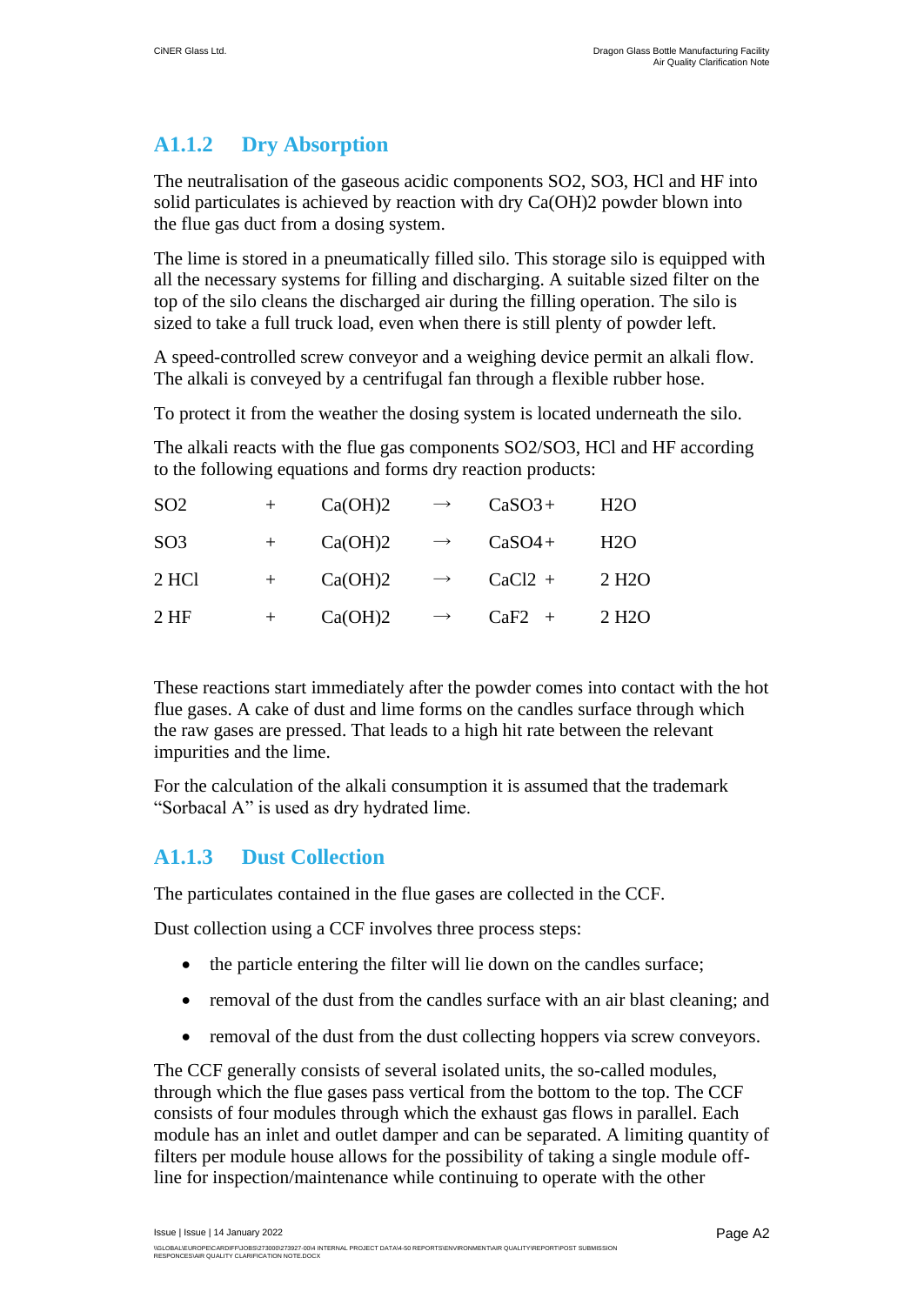modules on-line and maintain compliance with air emission limits. This opens the possibility to year-round operation with zero downtime.

Each module has an optimized flow distribution which is essentially at a CCF. The raw gases enter the upper hopper section of the module assembly and encounters a set of ladder vane baffles, these baffles remove the large particulate and distribute the flue gas evenly across the filters. This reduces wear on the filters and extends the filter lifetime. The filters are arranged in a way to reduce the "can velocity" and to prevent the possibility of material bridging and filter breakage. That ultimately reduces the wear on the filters and extending the filter lifetime.

As the flue gas flows from the outside into the inside of the candle, particulate is collected on the outside surface of the candle.

The cleaned flue gas flows out the top of the candle through an opening in the tube sheet. Upon exiting the candle, the cleaned flue gas enters a clean air plenum and passes from the module through an outlet damper.

Each module has a removable top lid to provide easy access to change/inspect the filters. Instead of an entry through a clean air plenum with confined space the entry is from the top, in a well-lit and ventilated area (penthouse enclosure), this will reduce maintenance time and system down time and avoids working in confined space.

The pulse pipes for the cleaning system are fixed to the top lid assembly not to the framework, this eliminates the possibility of misalignment of the pulse pipes which could damage the filters and is easy to maintain.

The dust, removed by the pulse air system from the candles surface, falls into hoppers, installed at the bottom of the filter and is removed from there with appropriate equipment.

The filter itself is mounted on a steel structure. Stairs and walkways provide easy access for service and maintenance.

The CCF is thermally insulated on all sides and clad in sheet metal.

#### **A1.1.4 Reduction of nitrogen oxides**

The reduction of the nitrogen oxides is affected with the SCR-process (selective catalytic reduction). A 90% reduction will be achieved from the process.

For this purpose, the hot waste gases passing the catalytic candles. Ammonia water solution is added which splits into ammonia and water in the hot waste gas. The nitrogen oxides change to nitrogen and steam in the catalyst candles and are reduced according to the following totals formula:

|  |  | $4 NQ + 4 NH3 \rightarrow Q2 + 4 N2 + 6 H2O$  |  |
|--|--|-----------------------------------------------|--|
|  |  | $2 NO2 + 4 NH3 \rightarrow O2 + 3 N2 + 6 H2O$ |  |